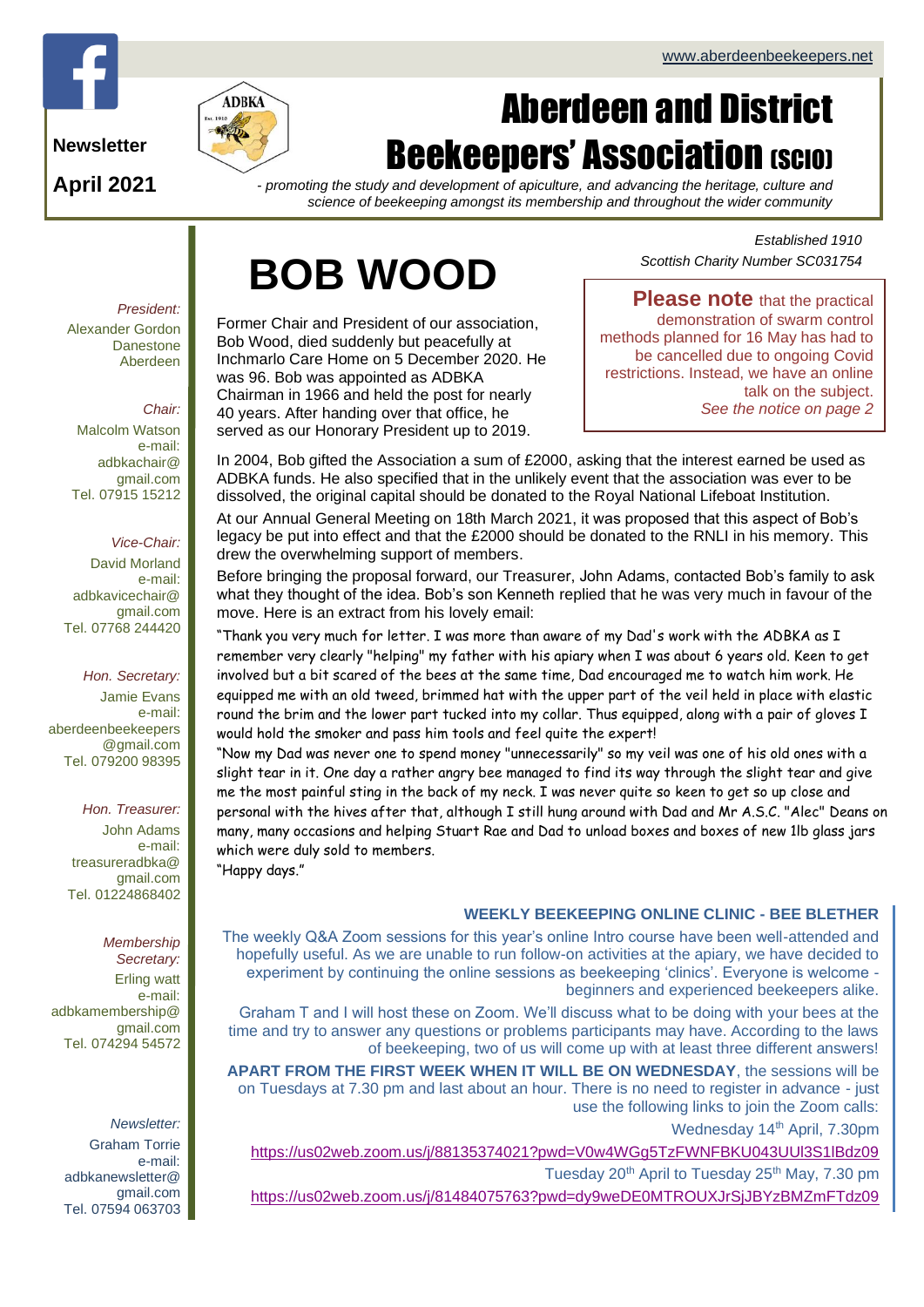**Members' Events**

**Members'** 

Events

#### TALK: **THE USUAL SUSPECTS: THE MYSTERY OF THE VARROA MITE, DWV AND THE HONEYBEE**

Presented by **Amy Cooper**

Wednesday 21 April 2021 at 7pm To book your place for this online talk please register at: [https://adbka21apr2021.eventbrite.co.uk](https://adbka21apr2021.eventbrite.co.uk/)

#### TALK: **SWARM MANAGEMENT: THE MOVERS AND SHAKERS**

**- a look at swarm prevention and control in the context of the people and ideas that shaped what we practice today**

#### Presented by **Graham Torrie**

Wednesday 19 May 2021 at 7pm To book your place for this **online** talk please register at: [https://adbka-swarm-management-19may2021.eventbrite.co.uk](https://adbka-swarm-management-19may2021.eventbrite.co.uk/)

### **THIS MONTH IN THE APIARY: APRIL**

April and May are two of the busiest and most important months in the beekeeping year. Inspections start about the middle of April.

Don't be in a rush to do your first inspection but ideally you do want to have completed at least one full inspection before the end of the month. A traditional indicator that it is a suitable time to inspect is when flowering currant (*Ribes*) is in flower. Choose a dry, calm and relatively warm day in the early afternoon if possible. (Ignore sources that suggest things like a minimum temperature of  $15^{\circ}$ C. We'd be waiting until July up here! Our bees are tough.) The first inspection should only involve the hive being open for a few minutes. Remember the five key questions for every inspection:

*Is a queen present?* It's reassuring to see the queen but don't spend a lot of time searching at first inspection. Her marking may have worn and be hard to see, or she may have been superseded since last seen.

*What stages of brood are present?* If you haven't seen the queen, the sight of eggs is the next best indicator that she is there somewhere. Look for brood at all stages (eggs, larvae, and sealed brood).

*Are there any signs of disease?* Not really a focus for the first inspection unless blatantly obvious (Deformed wings etc.)

**Has the colony room to expand and are there any signs of swarm preparation** Once there is brood on about five-six frames and bees on most of the rest, it's time to add a super.

*Has the colony got at least a week's supply of stores?* This is about the equivalent of two deep frames. You can remove any fondant and feed with thin 1:1 syrup if you wish, or just leave the fondant. Do not feed with a super on though.

Keep records of your inspections.

If your colony has died out, most likely of starvation (dead bees head-first into cells), close the colony up completely to avoid it being robbed. Take it away to clean it up.

#### **Queen (re)Marking**

Perhaps not at first inspection, but if you want to mark or re-mark (and/or clip) your queen to make future inspections and manipulations easier, late April or early May is the time to do it whilst the colony is still relatively small, making the queen easier to find. Take it slowly and gently to avoid damaging the queen, and if you are using a paint pen, test it first to avoid flooding the queen in paint.

#### **Supering-Up**

Extra space should be provided as the colony expands, although April may be a bit early unless it's been a particularly good spring, as congestion is a factor in swarming. When you add your first super, and especially if your super frames contain only foundation, the bees are sometimes reluctant to move upwards, especially if there is no nectar flow. Try leaving the queen excluder out for two or three days if so.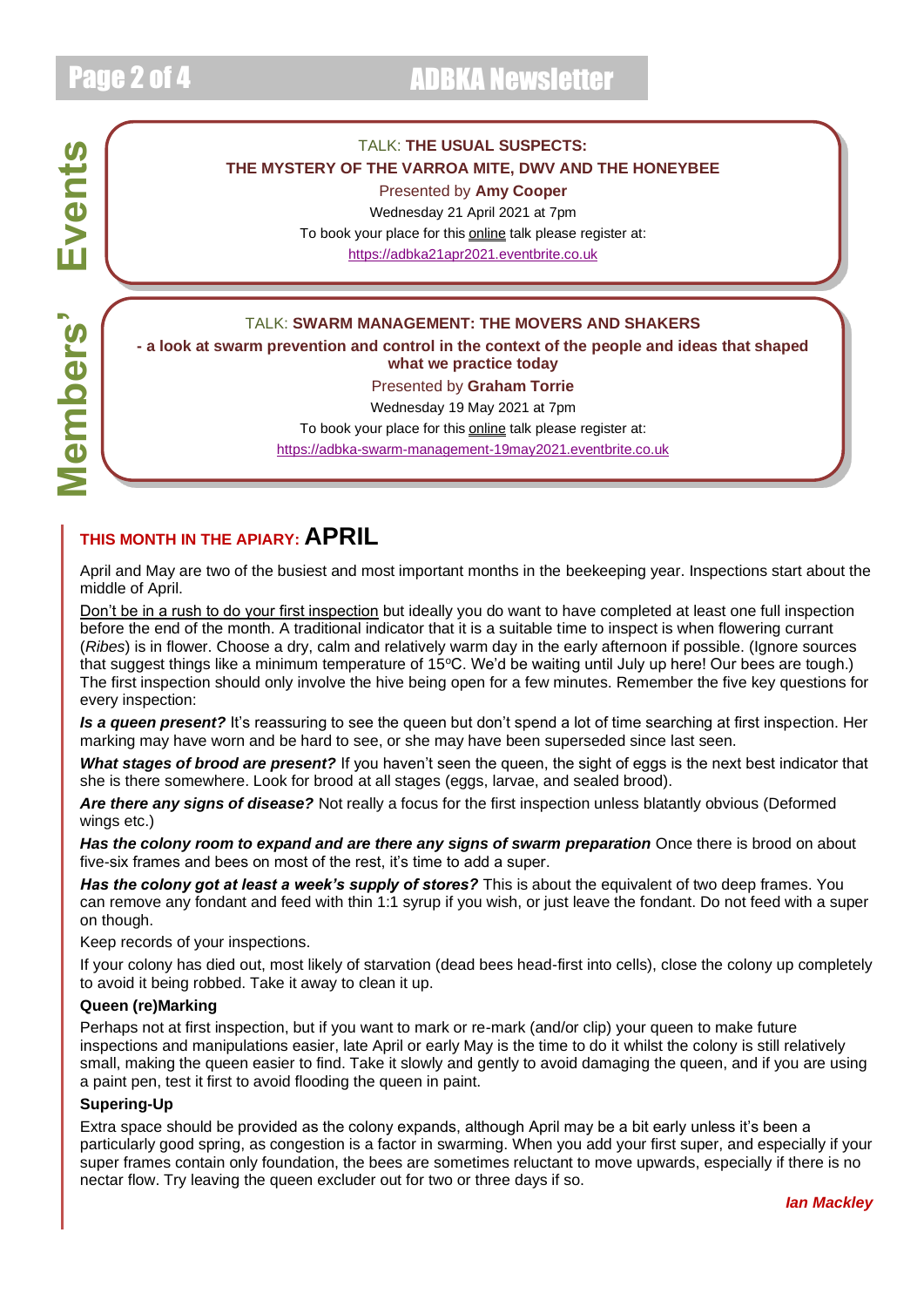### Page 3 of 4 ADBKA Newsletter

#### **HOW LONG HAVE YOU BEEN KEEPING BEES?**

Thank you to the nearly one hundred members who completed the short survey to enhance our membership database. You might be interested in some of the results.

This survey reveals that 37% of respondents (who represent about a third of the membership) might be considered relative novices with less than two completed seasons' experience. Almost all of us are relative novices compared with the members not included in the chart who responded with 32, 40, 41, 43, 45, 60 and a remarkable 76 years' keeping bees!

If you have not completed the survey but would still like to do so, we'd appreciate it as it will help us to help you and it will only take a minute. Please use the following link:

[https://docs.google.com/forms/d/186vL](https://docs.google.com/forms/d/186vL5_d53jSbuTr9y0H9arFYwRs8FpU_e-2zU9MJCME/edit?usp=sharing) [5\\_d53jSbuTr9y0H9arFYwRs8FpU\\_e-](https://docs.google.com/forms/d/186vL5_d53jSbuTr9y0H9arFYwRs8FpU_e-2zU9MJCME/edit?usp=sharing)[2zU9MJCME/edit?usp=sharing](https://docs.google.com/forms/d/186vL5_d53jSbuTr9y0H9arFYwRs8FpU_e-2zU9MJCME/edit?usp=sharing)



#### **Diary of a New-bee**

**2021** - If you have been following my story you should be reading this in April and will know how I was looking forward to getting a colony through winter and into spring with plans to split & expand.

Sorry to disappoint but there are learning points especially for those planning on starting this year to share that I hope will save others going through this.

During my checks through the Perspex cover I noticed in the latter part of December the odd spot of waste on the top bars, but at the time there was little I could do to investigate further due to the low temperatures and the bees were still visible & alive.

So when I went up mid January to check again I saw a larger amount of bees outside the entrance but as weather was milder thought and hoped it was just the hive getting a chance to bring out the dead.

Upon lifting the lid the amount of waste on the top bars was far worse than before & I could not see any bees in the seams, so I removed the Perspex & took a closed look to find the colony all deceased.

As I removed frames to check further the problem was far worse as one wall was covered and of the 11 frames seven still had ample stores so starvation should not have been an issue unless they had become isolated.

I check SASA's site & due to Covid they were not accepting any samples unless it was for any reportable diseases, but there was an option to contact Graeme Sharpe by supplying as much info as on the colony management as well as any photographs.

Whilst I waited on a reply I took a sample of the bees and used a microscope at home to see if I could identify if Nosema was present, but this proved negative.

Graeme replied back that from my information he said the most likely cause was the colony was not as strong I had suspected to survive winter which would explain their demise, despite knocking them back from a double brood to a single brood box.

I don't know if the brood break when I used the Thymopar strips in August/September was a factor or if I over fed them limiting the queens opportunity to raise enough winter bees but the one thing I do know is this & is something for all new start to follow....

**GET A MENTOR......**I have managed to catch & combine swarms, do checks on the general well being of the hive but over wintering is my Achilles heel.

So if anyone based in Aberdeen or not far outside are able to offer me support in this area I would be glad of the assistance

I have received offers to get started again & have also made up a few swarm traps to see if I can get at least two hives started to compare against each other & looking for a 2nd site to keep the any swarms segregated until I know they are disease free.